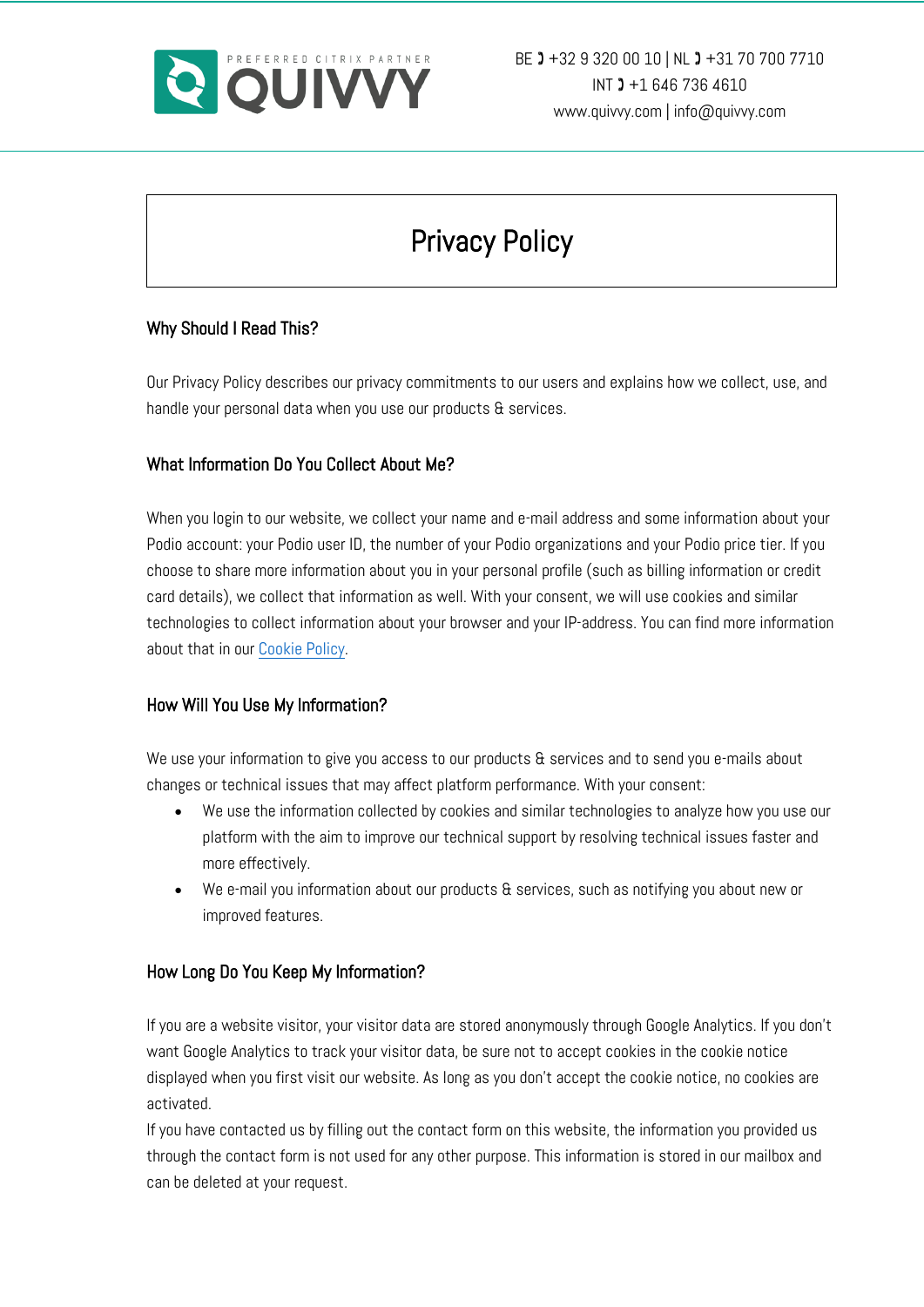# With Whom Do You Share My Information?

Our products & services are built on top of several cloud services. We have to share some of your information with those services. These services include:

- Podio (Most of your information is processed here. Stores all files as well)
- Google Analytics (Website Statistics)
- CloudFlare (Improves system performance by caching information)

## Where Do You Keep My Information?

We keep your information on our servers at the TransIP datacenters in The Netherlands.

### Which Rights Do I Have?

- Access: You can request a copy of the information that we hold about you.
- Correction: We want to make sure that your personal information is accurate and up to date. You may ask us to correct or remove information you think is inaccurate.
- Erasure: You can demand that we erase your information. We are not allowed to erase information about you that the law requires us to keep.
- Data portability: You can ask us to transfer your information from our IT environment to another, either to another company's or your own. This does not apply to information about you that the law requires us to keep.
- Withdrawing consent: You can withdraw your consent for sharing your usage data or receiving marketing information at any time.
- Complaints: You can lodge a complaint with us or your local data protection authority at any time.

# How Can I Exercise My Rights?

- Non-Admin users: If you would like to exercise any of the above rights, please contact the admin of your organization. Since the admin of your organization is responsible for your information, we need to have the permission of the admin of your organization to help you exercise your rights.
- Admins: If you would like to exercise any of the above rights, please email or write to us. If you would like to lodge a complaint with your local data protection authority, please contact the authority directly.

# What We Do To Protect Your Data

We take responsibility for the protection of personal information and do everything we can to protect it from leakage, modification or erasure. To this end, we use proper passwords and technology.